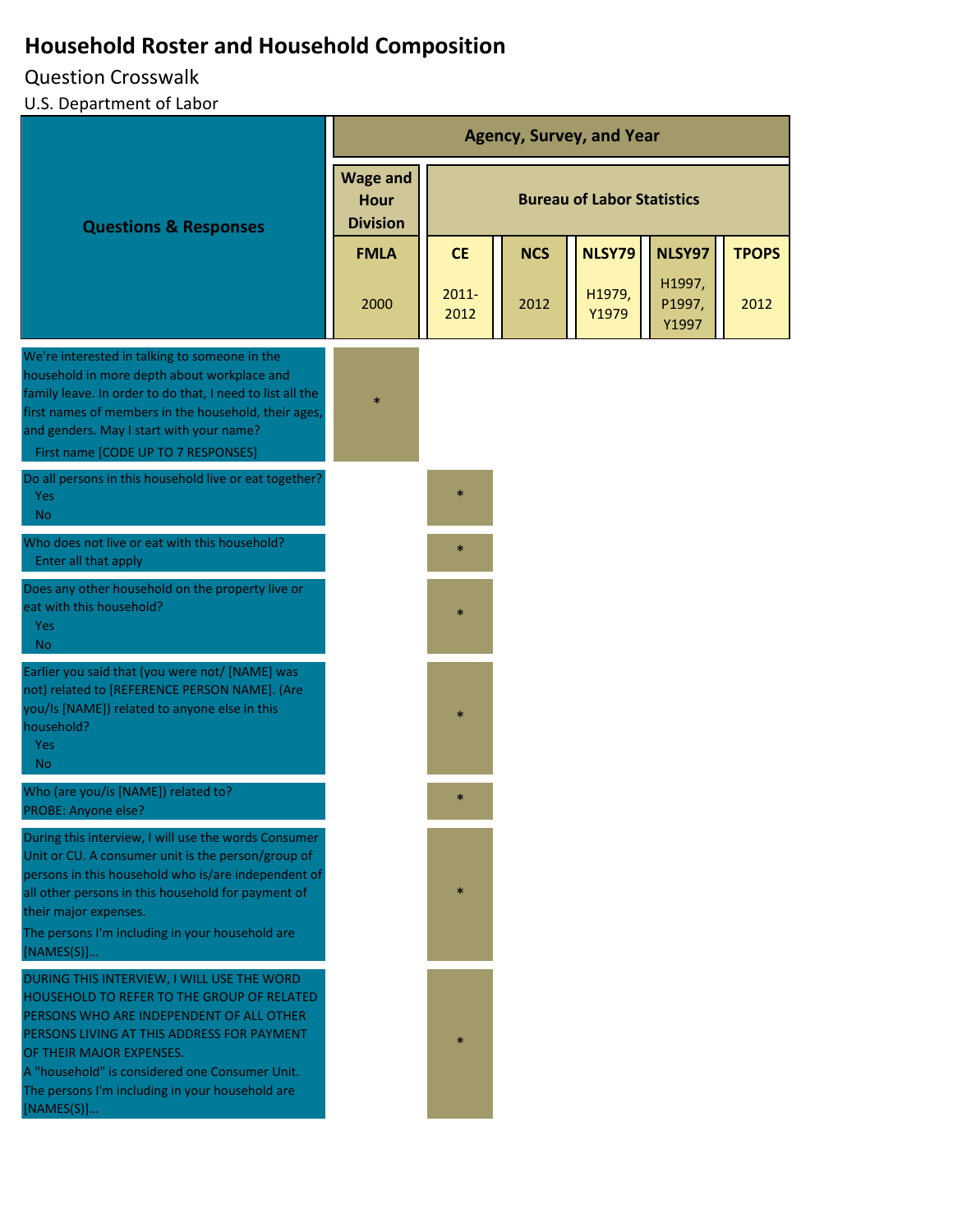|                                                                                                                                                                                                                                                                                                                                                                                          | <b>Agency, Survey, and Year</b>            |                                   |            |                 |                           |              |  |
|------------------------------------------------------------------------------------------------------------------------------------------------------------------------------------------------------------------------------------------------------------------------------------------------------------------------------------------------------------------------------------------|--------------------------------------------|-----------------------------------|------------|-----------------|---------------------------|--------------|--|
| <b>Questions &amp; Responses</b>                                                                                                                                                                                                                                                                                                                                                         | <b>Wage and</b><br>Hour<br><b>Division</b> | <b>Bureau of Labor Statistics</b> |            |                 |                           |              |  |
|                                                                                                                                                                                                                                                                                                                                                                                          | <b>FMLA</b>                                | <b>CE</b>                         | <b>NCS</b> | NLSY79          | NLSY97                    | <b>TPOPS</b> |  |
|                                                                                                                                                                                                                                                                                                                                                                                          | 2000                                       | $2011 -$<br>2012                  | 2012       | H1979,<br>Y1979 | H1997,<br>P1997,<br>Y1997 | 2012         |  |
| What is (your/[NAME]'s) relationship to (reference<br>person/you/the owner/renter)?<br>Spouse (husband/wife)<br>Child or adopted child<br>Grandchild<br>In-law<br><b>Brother or sister</b><br>Father or mother<br>Other related person (aunt, uncle, etc.)<br>Unrelated person (lodger, lodger's spouse, foster<br>child, etc.)<br><b>Unmarried partner</b>                              |                                            | $\ast$                            |            |                 |                           |              |  |
| What is [PERSON]'s relationship to<br>[HOUSEHOLDER]?<br>Respondent specified the relationship                                                                                                                                                                                                                                                                                            |                                            |                                   |            | H1979           |                           |              |  |
| Please take a look at this card and tell me with<br>whom you (are/were) living (when you were 14<br>years old). <sup>a</sup><br>See Roster Response Sheet (2)                                                                                                                                                                                                                            |                                            |                                   |            | Y1979           |                           |              |  |
| Relationship of HH member [#1-X] to R<br>Partner                                                                                                                                                                                                                                                                                                                                         |                                            |                                   |            | $\ast$          |                           |              |  |
| What is [NAME OF HH MEMBER #1-12]'s<br>relationship to you?<br>Husband/Wife<br>Husband<br>Wife<br><b>Spouse</b>                                                                                                                                                                                                                                                                          |                                            |                                   |            | $\ast$          |                           |              |  |
| What is [RELATIVE]'s relationship to [YOUTH<br>RESPONDENT]?<br>See Roster Response Sheet for the 90 possible<br>responses                                                                                                                                                                                                                                                                |                                            |                                   |            |                 | H1997                     |              |  |
| Relationship of responding parent to youth<br>See Roster Response Sheet for the 90 possible<br>responses                                                                                                                                                                                                                                                                                 |                                            |                                   |            |                 | P1997                     |              |  |
| How are YOU related to one of the persons who<br>owns/rents this home?<br>Self<br>Spouse (wife or common-law wife, husband or<br>common-law husband)<br>Child, adopted child or stepchild<br>Grandchild<br>In-law<br><b>Brother or sister</b><br>Mother or father<br>Other related person (aunt, uncle, cousin, great<br>grandchild, etc.)<br>Unrelated, but share major living expenses |                                            |                                   |            |                 |                           |              |  |